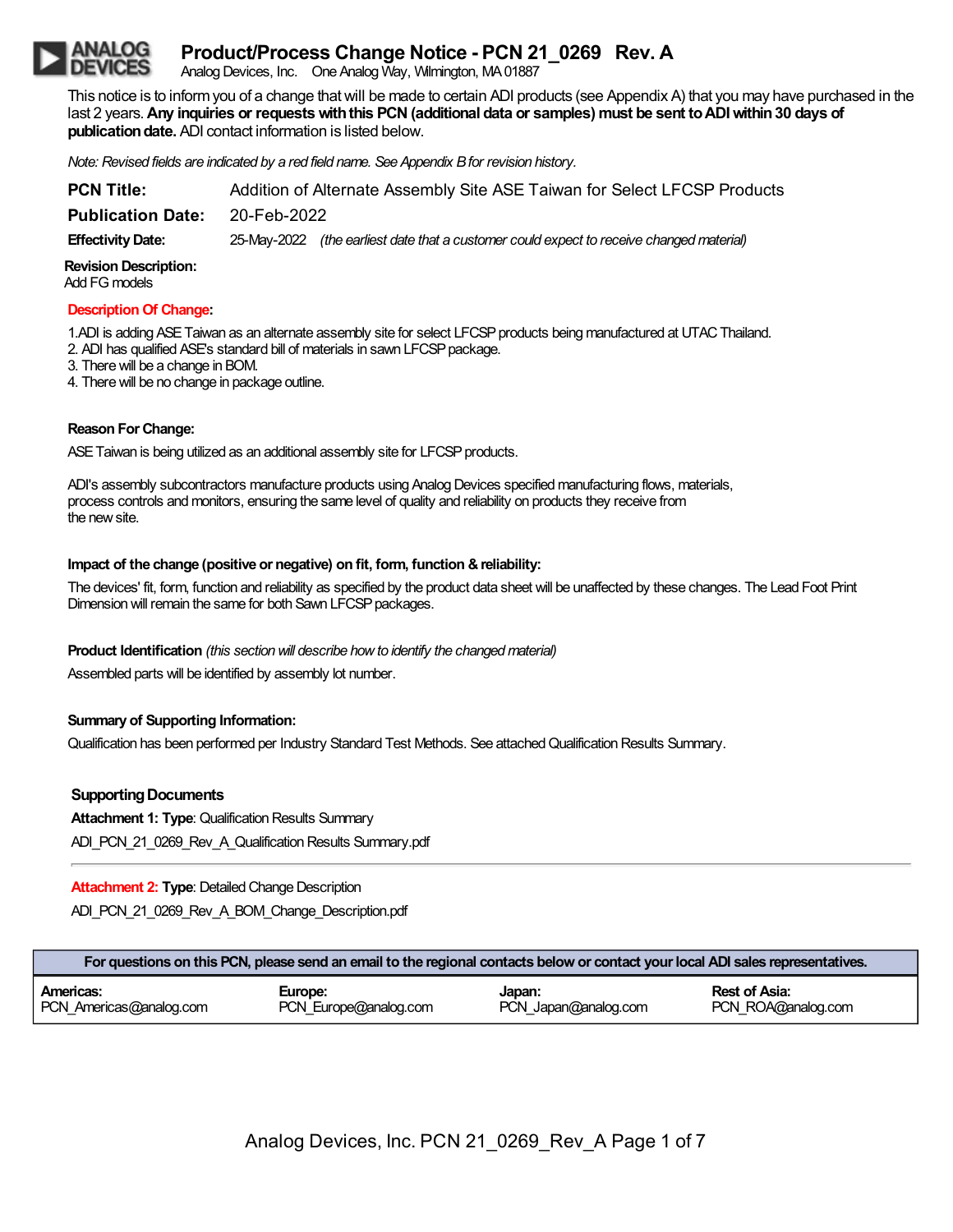| <b>Appendix A - Affected ADI Models</b> |                                                             |                                             |                                   |                                       |  |
|-----------------------------------------|-------------------------------------------------------------|---------------------------------------------|-----------------------------------|---------------------------------------|--|
|                                         | <b>Existing Parts - Product Family / Model Number (672)</b> |                                             |                                   |                                       |  |
| LT1397 / LT1397CDE#PBF                  | LT1397 / LT1397CDE#TRPBF                                    | LT1397 / LT1397HDE#PBF                      | LT1397/LT1397HDE#TRPBF            | LT3640/LT3640IUFD#PBF                 |  |
| LT3640/LT3640IUFD#TRPBF                 | LT3741 / LT3741EUF#PBF                                      | LT3741 / LT3741EUF#TRMPBF                   | LT3741 / LT3741EUF#TRPBF          | LT3741 / LT3741EUF-1#PBF              |  |
| LT3741 / LT3741EUF-1#TRPBF              | LT3741 / LT3741IUF#PBF                                      | LT3741 / LT3741IUF#TRPBF                    | LT3741 / LT3741IUF-1#PBF          | LT3741 / LT3741IUF-1#TRPBF            |  |
| LT3742 / LT3742EUF#PBF                  | LT3742 / LT3742EUF#TRMPBF                                   | LT3742 / LT3742EUF#TRPBF                    | LT3743/LT3743EUFD#PBF             | LT3743 / LT3743EUFD#TRPBF             |  |
| LT3743 / LT3743IUFD#PBF                 | LT3743/LT3743IUFD#TRPBF                                     | LT3754 / LT3754EUH#PBF                      | LT3754/LT3754EUH#TRPBF            | LT3754 / LT3754IUH#PBF                |  |
| LT3754 / LT3754IUH#TRPBF                | LT3762/LT3762EUFD#PBF                                       | LT3762 / LT3762EUFD#TRPBF                   | LT3762 / LT3762HUFD#PBF           | LT3762/LT3762HUFD#TRPBF               |  |
| LT3762 / LT3762IUFD#PBF                 | LT3762 / LT3762IUFD#TRPBF                                   | LT5554 / LT5554IUH#PBF                      | LT5554/LT5554IUH#TRPBF            | LT6555 / LT6555CUF#PBF                |  |
| LT6555 / LT6555CUF#TRPBF                | LT6555 / LT6555IUF#PBF                                      | LT6555 / LT6555IUF#TRPBF                    | LT6556 / LT6556CUF#PBF            | LT6556 / LT6556CUF#TRPBF              |  |
| LT6556 / LT6556IUF#PBF                  | LT6556 / LT6556IUF#TRPBF                                    | LT8392/LT8392HUFD#PBF                       | LT8392 / LT8392HUFD#TRPBF         | LTC1408/LTC1408CUH#PBF                |  |
| LTC1408/LTC1408CUH#TRPBF                | LTC1408/LTC1408IUH#PBF                                      | LTC1408 / LTC1408IUH#TRPBF                  | LTC1408-12 / LTC1408CUH-12#PBF    | LTC1408-12 / LTC1408CUH-12#TRPBF      |  |
| LTC1408-12 / LTC1408IUH-12#PBF          | LTC1408-12 / LTC1408IUH-12#TRPBF                            | LTC1628/LTC1628CUH#PBF                      | LTC1628 / LTC1628CUH#TRPBF        | LTC1628 / LTC1628IUH#PBF              |  |
| LTC1628 / LTC1628IUH#TRMPBF             | LTC1628 / LTC1628IUH#TRPBF                                  | LTC1923 / LTC1923EUH#PBF                    | LTC1923 / LTC1923EUH#TRPBF        | LTC1955 / LTC1955EUH#PBF              |  |
| LTC1955 / LTC1955EUH#TRPBF              | LTC1955 / LTC1955IUH#PBF                                    | LTC1955/LTC1955IUH#TRPBF                    | LTC2308 / LTC2308CUF#PBF          | LTC2308 / LTC2308CUF#TRMPBF           |  |
| LTC2308/LTC2308CUF#TRPBF                | LTC2308 / LTC2308IUF#PBF                                    | LTC2308 / LTC2308IUF#TRPBF                  | LTC2309 / LTC2309CUF#PBF          | LTC2309 / LTC2309CUF#TRPBF            |  |
| LTC2309 / LTC2309IUF#PBF                | LTC2309 / LTC2309IUF#TRMPBF                                 | LTC2309 / LTC2309IUF#TRPBF                  | LTC2351-12 / LTC2351CUH-12#PBF    | LTC2351-12 / LTC2351CUH-12#TRPBF      |  |
| LTC2351-12 / LTC2351HUH-12#PBF          | LTC2351-12 / LTC2351HUH-12#TRPBF                            | LTC2351-12 / LTC2351IUH-12#PBF              | LTC2351-12 / LTC2351IUH-12#TRMPBF | LTC2351-12 / LTC2351IUH-12#TRPBF      |  |
| LTC2351-14 / LTC2351CUH-14#PBF          | LTC2351-14 / LTC2351CUH-14#TRMPBF                           | LTC2351-14 / LTC2351CUH-14#TRPBF            | LTC2351-14 / LTC2351HUH-14#PBF    | LTC2351-14 / LTC2351HUH-<br>14#TRMPBF |  |
| LTC2351-14 / LTC2351HUH-14#TRPBF        | LTC2351-14 / LTC2351IUH-14#PBF                              | LTC2351-14 / LTC2351IUH-14#TRMPBF           | LTC2351-14 / LTC2351IUH-14#TRPBF  | LTC2636 / LTC2636CDE-HMI10#PBF        |  |
| LTC2636/LTC2636CDE-HMI10#TRPBF          | LTC2636 / LTC2636CDE-HMI12#PBF                              | LTC2636/LTC2636CDE-HMI12#TRPBF              | LTC2636 / LTC2636CDE-HMI8#PBF     | LTC2636 / LTC2636CDE-HMI8#TRPBF       |  |
| LTC2636/LTC2636CDE-HMX10#PBF            | LTC2636/LTC2636CDE-HMX10#TRPBF                              | LTC2636 / LTC2636CDE-HMX12#PBF              | LTC2636/LTC2636CDE-HMX12#TRPBF    | LTC2636 / LTC2636CDE-HMX8#PBF         |  |
| LTC2636/LTC2636CDE-HMX8#TRPBF           | LTC2636/LTC2636CDE-HZ10#PBF                                 | LTC2636/LTC2636CDE-HZ10#TRPBF               | LTC2636/LTC2636CDE-HZ12#PBF       | LTC2636/LTC2636CDE-HZ12#TRPBF         |  |
| LTC2636/LTC2636CDE-HZ8#PBF              | LTC2636/LTC2636CDE-HZ8#TRPBF                                | LTC2636/LTC2636CDE-LMI10#PBF                | LTC2636/LTC2636CDE-LMI10#TRPBF    | LTC2636/LTC2636CDE-LMI12#PBF          |  |
| LTC2636/LTC2636CDE-LMI12#TRPBF          | LTC2636 / LTC2636CDE-LMI8#PBF                               | LTC2636/LTC2636CDE-LMI8#TRPBF               | LTC2636/LTC2636CDE-LMX10#PBF      | LTC2636 / LTC2636CDE-LMX10#TRPBF      |  |
| LTC2636 / LTC2636CDE-LMX12#PBF          | LTC2636 / LTC2636CDE-<br>LMX12#TRMPBF                       | LTC2636/LTC2636CDE-LMX12#TRPBF              | LTC2636/LTC2636CDE-LMX8#PBF       | LTC2636/LTC2636CDE-LMX8#TRPBF         |  |
| LTC2636 / LTC2636CDE-LZ10#PBF           | LTC2636/LTC2636CDE-LZ10#TRPBF                               | LTC2636 / LTC2636CDE-LZ12#PBF               | LTC2636/LTC2636CDE-LZ12#TRPBF     | LTC2636 / LTC2636CDE-LZ8#PBF          |  |
| LTC2636/LTC2636CDE-LZ8#TRPBF            | LTC2636/LTC2636HDE-HMI10#PBF                                | LTC2636/LTC2636HDE-HMI10#TRPBF              | LTC2636/LTC2636HDE-HMI12#PBF      | LTC2636 / LTC2636HDE-HMI12#TRPBF      |  |
| LTC2636 / LTC2636HDE-HMI8#PBF           | LTC2636/LTC2636HDE-HMI8#TRPBF                               | LTC2636 / LTC2636HDE-HMX10#PBF              | LTC2636/LTC2636HDE-HMX10#TRPBF    | LTC2636 / LTC2636HDE-HMX12#PBF        |  |
| LTC2636 / LTC2636HDE-<br>HMX12#TRPBF    | LTC2636/LTC2636HDE-HMX8#PBF                                 | LTC2636 / LTC2636HDE-<br><b>HMX8#TRMPBF</b> | LTC2636 / LTC2636HDE-HMX8#TRPBF   | LTC2636/LTC2636HDE-HZ10#PBF           |  |
| LTC2636 / LTC2636HDE-HZ10#TRPBF         | LTC2636/LTC2636HDE-HZ12#PBF                                 | LTC2636 / LTC2636HDE-HZ12#TRPBF             | LTC2636 / LTC2636HDE-HZ8#PBF      | LTC2636/LTC2636HDE-HZ8#TRPBF          |  |
| LTC2636/LTC2636HDE-LMI10#PBF            | LTC2636/LTC2636HDE-LMI10#TRPBF                              | LTC2636/LTC2636HDE-LMI12#PBF                | LTC2636 / LTC2636HDE-LMI12#TRPBF  | LTC2636 / LTC2636HDE-LMI8#PBF         |  |
| LTC2636/LTC2636HDE-LMI8#TRPBF           | LTC2636/LTC2636HDE-LMX10#PBF                                | LTC2636/LTC2636HDE-LMX10#TRPBF              | LTC2636/LTC2636HDE-LMX12#PBF      | LTC2636/LTC2636HDE-LMX12#TRPBF        |  |
| LTC2636/LTC2636HDE-LMX8#PBF             | LTC2636/LTC2636HDE-LMX8#TRPBF                               | LTC2636/LTC2636HDE-LZ10#PBF                 | LTC2636/LTC2636HDE-LZ10#TRPBF     | LTC2636/LTC2636HDE-LZ12#PBF           |  |
| LTC2636/LTC2636HDE-LZ12#TRPBF           | LTC2636 / LTC2636HDE-LZ8#PBF                                | LTC2636 / LTC2636HDE-LZ8#TRPBF              | LTC2636/LTC2636IDE-HMI10#PBF      | LTC2636 / LTC2636IDE-HMI10#TRPBF      |  |
| LTC2636/LTC2636IDE-HMI12#PBF            | LTC2636/LTC2636IDE-HMI12#TRPBF                              | LTC2636 / LTC2636IDE-HMI8#PBF               | LTC2636/LTC2636IDE-HMI8#TRPBF     | LTC2636/LTC2636IDE-HMX10#PBF          |  |
| LTC2636/LTC2636IDE-HMX10#TRPBF          | LTC2636/LTC2636IDE-HMX12#PBF                                | LTC2636/LTC2636IDE-HMX12#TRPBF              | LTC2636/LTC2636IDE-HMX8#PBF       | LTC2636/LTC2636IDE-HMX8#TRPBF         |  |
| LTC2636 / LTC2636IDE-HZ10#PBF           | LTC2636 / LTC2636IDE-HZ10#TRPBF                             | LTC2636 / LTC2636IDE-HZ12#PBF               | LTC2636/LTC2636IDE-HZ12#TRPBF     | LTC2636 / LTC2636IDE-HZ8#PBF          |  |
| LTC2636 / LTC2636IDE-HZ8#TRPBF          | LTC2636 / LTC2636IDE-LMI10#PBF                              | LTC2636 / LTC2636IDE-LMI10#TRPBF            | LTC2636 / LTC2636IDE-LMI12#PBF    | LTC2636/LTC2636IDE-LMI12#TRPBF        |  |
| LTC2636/LTC2636IDE-LMI8#PBF             | LTC2636 / LTC2636IDE-LMI8#TRPBF                             | LTC2636/LTC2636IDE-LMX10#PBF                | LTC2636 / LTC2636IDE-LMX10#TRPBF  | LTC2636 / LTC2636IDE-LMX12#PBF        |  |
| LTC2636/LTC2636IDE-LMX12#TRPBF          | LTC2636/LTC2636IDE-LMX8#PBF                                 | LTC2636 / LTC2636IDE-LMX8#TRPBF             | LTC2636/LTC2636IDE-LZ10#PBF       | LTC2636/LTC2636IDE-LZ10#TRPBF         |  |
| LTC2636/LTC2636IDE-LZ12#PBF             | LTC2636/LTC2636IDE-LZ12#TRPBF                               | LTC2636 / LTC2636IDE-LZ8#PBF                | LTC2636/LTC2636IDE-LZ8#TRPBF      | LTC2637/LTC2637CDE-HMI10#PBF          |  |
| LTC2637 / LTC2637CDE-HMI10#TRPBF        | LTC2637 / LTC2637CDE-HMI12#PBF                              | LTC2637 / LTC2637CDE-HMI12#TRPBF            | LTC2637 / LTC2637CDE-HMI8#PBF     | LTC2637 / LTC2637CDE-HMI8#TRPBF       |  |
| LTC2637 / LTC2637CDE-HMX10#PBF          | LTC2637/LTC2637CDE-HMX10#TRPBF                              | LTC2637 / LTC2637CDE-HMX12#PBF              | LTC2637 / LTC2637CDE-HMX12#TRPBF  | LTC2637 / LTC2637CDE-HMX8#PBF         |  |
| LTC2637 / LTC2637CDE-HMX8#TRPBF         | LTC2637 / LTC2637CDE-HZ10#PBF                               | LTC2637/LTC2637CDE-HZ10#TRPBF               | LTC2637 / LTC2637CDE-HZ12#PBF     | LTC2637/LTC2637CDE-HZ12#TRPBF         |  |
| LTC2637 / LTC2637CDE-HZ8#PBF            | LTC2637/LTC2637CDE-HZ8#TRPBF                                | LTC2637 / LTC2637CDE-LMI10#PBF              | LTC2637 / LTC2637CDE-LMI10#TRPBF  | LTC2637 / LTC2637CDE-LMI12#PBF        |  |
| LTC2637 / LTC2637CDE-LMI12#TRPBF        | LTC2637 / LTC2637CDE-LMI8#PBF                               | LTC2637 / LTC2637CDE-LMI8#TRPBF             | LTC2637 / LTC2637CDE-LMX10#PBF    | LTC2637/LTC2637CDE-LMX10#TRPBF        |  |
| LTC2637 / LTC2637CDE-LMX12#PBF          | LTC2637/LTC2637CDE-LMX12#TRPBF                              | LTC2637 / LTC2637CDE-LMX8#PBF               | LTC2637/LTC2637CDE-LMX8#TRPBF     | LTC2637/LTC2637CDE-LZ10#PBF           |  |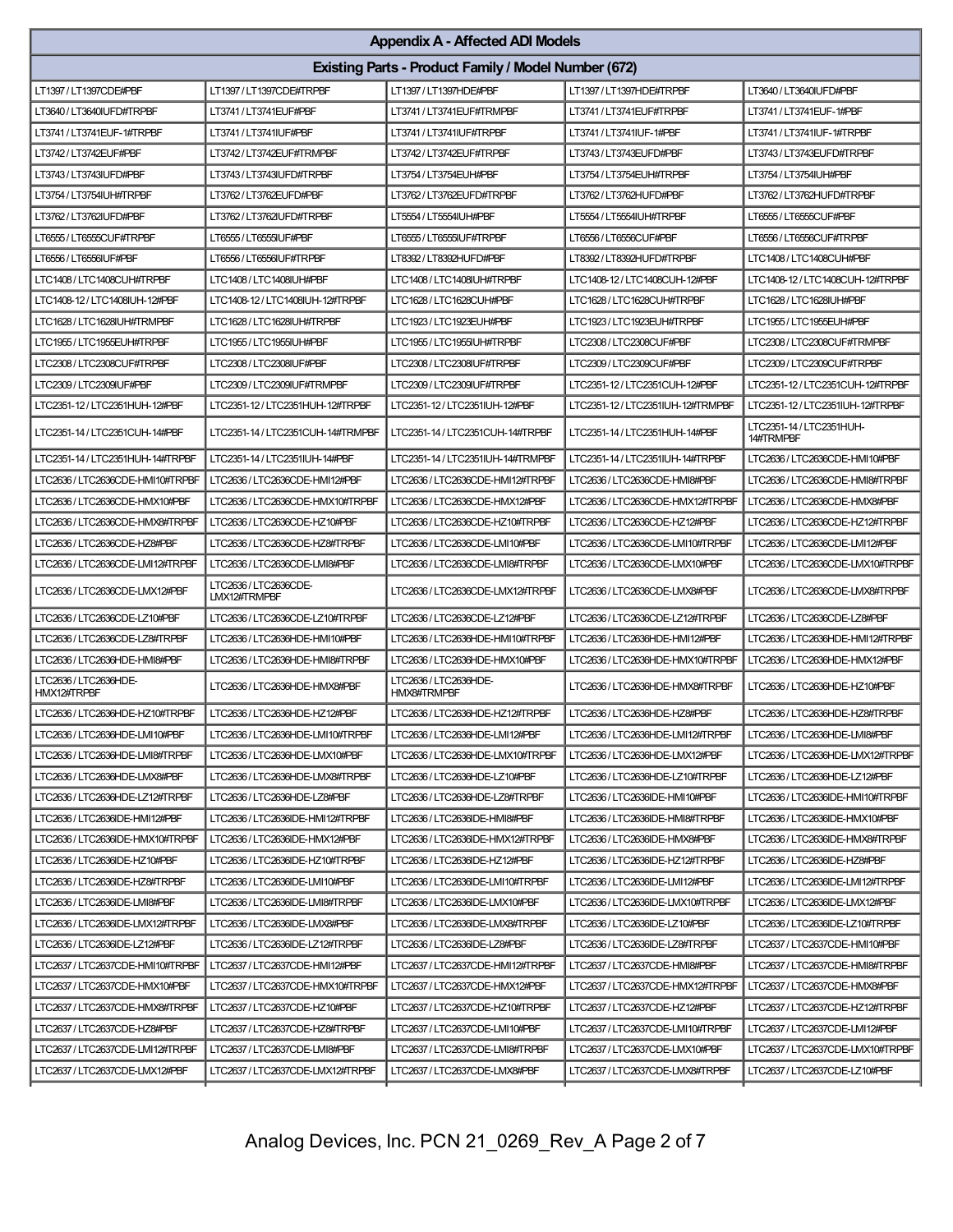| LTC2637/LTC2637CDE-LZ10#TRPBF    | LTC2637/LTC2637CDE-LZ12#PBF     | LTC2637/LTC2637CDE-LZ12#TRPBF    | LTC2637/LTC2637CDE-LZ8#PBF             | LTC2637/LTC2637CDE-LZ8#TRPBF     |
|----------------------------------|---------------------------------|----------------------------------|----------------------------------------|----------------------------------|
| LTC2637 / LTC2637HDE-HMI10#PBF   | LTC2637/LTC2637HDE-HMI10#TRPBF  | LTC2637 / LTC2637HDE-HMI12#PBF   | LTC2637/LTC2637HDE-HMI12#TRPBF         | LTC2637 / LTC2637HDE-HMI8#PBF    |
| LTC2637 / LTC2637HDE-HMI8#TRPBF  | LTC2637 / LTC2637HDE-HMX10#PBF  | LTC2637 / LTC2637HDE-HMX10#TRPBF | LTC2637 / LTC2637HDE-HMX12#PBF         | LTC2637 / LTC2637HDE-HMX12#TRPBF |
| LTC2637 / LTC2637HDE-HMX8#PBF    | LTC2637 / LTC2637HDE-HMX8#TRPBF | LTC2637 / LTC2637HDE-HZ10#PBF    | LTC2637/LTC2637HDE-HZ10#TRPBF          | LTC2637 / LTC2637HDE-HZ12#PBF    |
| LTC2637/LTC2637HDE-HZ12#TRPBF    | LTC2637 / LTC2637HDE-HZ8#PBF    | LTC2637/LTC2637HDE-HZ8#TRPBF     | LTC2637/LTC2637HDE-LMI10#PBF           | LTC2637/LTC2637HDE-LMI10#TRPBF   |
| LTC2637 / LTC2637HDE-LMI12#PBF   | LTC2637/LTC2637HDE-LMI12#TRPBF  | LTC2637 / LTC2637HDE-LMI8#PBF    | LTC2637/LTC2637HDE-LMI8#TRPBF          | LTC2637 / LTC2637HDE-LMX10#PBF   |
| LTC2637 / LTC2637HDE-LMX10#TRPBF | LTC2637 / LTC2637HDE-LMX12#PBF  | LTC2637/LTC2637HDE-LMX12#TRPBF   | LTC2637 / LTC2637HDE-LMX8#PBF          | LTC2637/LTC2637HDE-LMX8#TRPBF    |
| LTC2637/LTC2637HDE-LZ10#PBF      | LTC2637/LTC2637HDE-LZ10#TRPBF   | LTC2637 / LTC2637HDE-LZ12#PBF    | LTC2637/LTC2637HDE-LZ12#TRPBF          | LTC2637 / LTC2637HDE-LZ8#PBF     |
| LTC2637/LTC2637HDE-LZ8#TRPBF     | LTC2637 / LTC2637IDE-HMI10#PBF  | LTC2637/LTC2637IDE-HMI10#TRPBF   | LTC2637 / LTC2637IDE-HMI12#PBF         | LTC2637/LTC2637IDE-HMI12#TRPBF   |
| LTC2637 / LTC2637IDE-HMI8#PBF    | LTC2637/LTC2637IDE-HMI8#TRPBF   | LTC2637 / LTC2637IDE-HMX10#PBF   | LTC2637 / LTC2637IDE-HMX10#TRPBF       | LTC2637 / LTC2637IDE-HMX12#PBF   |
| LTC2637 / LTC2637IDE-HMX12#TRPBF | LTC2637 / LTC2637IDE-HMX8#PBF   | LTC2637/LTC2637IDE-HMX8#TRPBF    | LTC2637 / LTC2637IDE-HZ10#PBF          | LTC2637/LTC2637IDE-HZ10#TRPBF    |
| LTC2637 / LTC2637IDE-HZ12#PBF    | LTC2637/LTC2637IDE-HZ12#TRPBF   | LTC2637 / LTC2637IDE-HZ8#PBF     | LTC2637/LTC2637IDE-HZ8#TRPBF           | LTC2637 / LTC2637IDE-LMI10#PBF   |
| LTC2637/LTC2637IDE-LMI10#TRPBF   | LTC2637 / LTC2637IDE-LMI12#PBF  | LTC2637/LTC2637IDE-LMI12#TRPBF   | LTC2637 / LTC2637IDE-LMI8#PBF          | LTC2637 / LTC2637IDE-LMI8#TRMPBF |
| LTC2637 / LTC2637IDE-LMI8#TRPBF  | LTC2637 / LTC2637IDE-LMX10#PBF  | LTC2637/LTC2637IDE-LMX10#TRPBF   | LTC2637 / LTC2637IDE-LMX12#PBF         | LTC2637 / LTC2637IDE-LMX12#TRPBF |
| LTC2637 / LTC2637IDE-LMX8#PBF    | LTC2637/LTC2637IDE-LMX8#TRPBF   | LTC2637 / LTC2637IDE-LZ10#PBF    | LTC2637/LTC2637IDE-LZ10#TRPBF          | LTC2637 / LTC2637IDE-LZ12#PBF    |
| LTC2637 / LTC2637IDE-LZ12#TRPBF  | LTC2637 / LTC2637IDE-LZ8#PBF    | LTC2637/LTC2637IDE-LZ8#TRMPBF    | LTC2637 / LTC2637IDE-LZ8#TRPBF         | LTC2925/LTC2925CUF#PBF           |
| LTC2925/LTC2925CUF#TRPBF         | LTC2925 / LTC2925IUF#PBF        | LTC2925/LTC2925IUF#TRPBF         | LTC2952 / LTC2952CUF#PBF               | LTC2952 / LTC2952CUF#TRMPBF      |
| LTC2952 / LTC2952CUF#TRPBF       | LTC2952 / LTC2952IUF#PBF        | LTC2952 / LTC2952IUF#TRMPBF      | LTC2952 / LTC2952IUF#TRPBF             | LTC3104 / LTC3104EDE#PBF         |
| LTC3104 / LTC3104EDE#TRPBF       | LTC3104 / LTC3104IDE#PBF        | LTC3104/LTC3104IDE#TRPBF         | LTC3109 / LTC3109EUF#PBF               | LTC3109 / LTC3109EUF#TRPBF       |
| LTC3109 / LTC3109IUF#PBF         | LTC3109/LTC3109IUF#TRPBF        | LTC3260/LTC3260EDE#PBF           | LTC3260/LTC3260EDE#TRPBF               | LTC3260/LTC3260IDE#PBF           |
| LTC3260/LTC3260IDE#TRPBF         | LTC3330/LTC3330EUH#PBF          | LTC3330/LTC3330EUH#TRPBF         | LTC3330/LTC3330IUH#PBF                 | LTC3330/LTC3330IUH#TRPBF         |
| LTC3331 / LTC3331EUH#PBF         | LTC3331/LTC3331EUH#TRPBF        | LTC3331 / LTC3331IUH#PBF         | LTC3331/LTC3331IUH#TRPBF               | LTC3524 / LTC3524EUF#PBF         |
| LTC3524 / LTC3524EUF#TRPBF       | LTC3622 / LTC3622EDE#PBF        | LTC3622/LTC3622EDE#TRPBF         | LTC3622 / LTC3622EDE-2#PBF             | LTC3622/LTC3622EDE-2#TRPBF       |
| LTC3622 / LTC3622EDE-23/5#PBF    | LTC3622 / LTC3622EDE-23/5#TRPBF | LTC3622 / LTC3622HDE#PBF         | LTC3622 / LTC3622HDE#TRPBF             | LTC3622 / LTC3622HDE-2#PBF       |
| LTC3622/LTC3622HDE-2#TRPBF       | LTC3622 / LTC3622HDE-23/5#PBF   | LTC3622 / LTC3622HDE-23/5#TRPBF  | LTC3622 / LTC3622IDE#PBF               | LTC3622 / LTC3622IDE#TRPBF       |
| LTC3622 / LTC3622IDE-2#PBF       | LTC3622/LTC3622IDE-2#TRPBF      | LTC3622 / LTC3622IDE-23/5#PBF    | LTC3622 / LTC3622IDE-23/5#TRPBF        | LTC3708 / LTC3708EUH#PBF         |
| LTC3708 / LTC3708EUH#TRMPBF      | LTC3708 / LTC3708EUH#TRPBF      | LTC3709 / LTC3709EUH#PBF         | LTC3709 / LTC3709EUH#TRPBF             | LTC3727-1 / LTC3727EUH-1#PBF     |
| LTC3727-1 / LTC3727EUH-1#TRMPBF  | LTC3727-1 / LTC3727EUH-1#TRPBF  | LTC3727LX-1 / LTC3727LXEUH-1#PBF | LTC3727LX-1 / LTC3727LXEUH-<br>1#TRPBF | LTC3729 / LTC3729EUH#PBF         |
| LTC3729/LTC3729EUH#TRMPBF        | LTC3729 / LTC3729EUH#TRPBF      | LTC3729L-6 / LTC3729LEUH-6#PBF   | LTC3729L-6 / LTC3729LEUH-6#TRPBF       | LTC3731 / LTC3731CUH#PBF         |
| LTC3731 / LTC3731CUH#TRPBF       | LTC3731 / LTC3731IUH#PBF        | LTC3731 / LTC3731IUH#TRPBF       | LTC3731H / LTC3731HUH#PBF              | LTC3731H / LTC3731HUH#TRMPBF     |
| LTC3731H / LTC3731HUH#TRPBF      | LTC3734 / LTC3734EUH#PBF        | LTC3734 / LTC3734EUH#TRMPBF      | LTC3734 / LTC3734EUH#TRPBF             | LTC3736 / LTC3736EUF#PBF         |
| LTC3736/LTC3736EUF#TRMPBF        | LTC3736 / LTC3736EUF#TRPBF      | LTC3736-1 / LTC3736EUF-1#PBF     | LTC3736-1 / LTC3736EUF-1#TRPBF         | LTC3736-2 / LTC3736EUF-2#PBF     |
| LTC3736-2/LTC3736EUF-2#TRPBF     | LTC3737 / LTC3737EUF#PBF        | LTC3737 / LTC3737EUF#TRPBF       | LTC3769 / LTC3769EUF#PBF               | LTC3769 / LTC3769EUF#TRMPBF      |
| LTC3769/LTC3769EUF#TRPBF         | LTC3769 / LTC3769HUF#PBF        | LTC3769/LTC3769HUF#TRPBF         | LTC3769 / LTC3769IUF#PBF               | LTC3769 / LTC3769IUF#TRPBF       |
| LTC3769 / LTC3769MPUF#PBF        | LTC3769 / LTC3769MPUF#TRPBF     | LTC3770/LTC3770EUH#PBF           | LTC3770/LTC3770EUH#TRMPBF              | LTC3770/LTC3770EUH#TRPBF         |
| LTC3776 / LTC3776EUF#PBF         | LTC3776/LTC3776EUF#TRMPBF       | LTC3776/LTC3776EUF#TRPBF         | LTC3780 / LTC3780EUH#PBF               | LTC3780 / LTC3780EUH#TRMPBF      |
| LTC3780 / LTC3780EUH#TRPBF       | LTC3780 / LTC3780IUH#PBF        | LTC3780 / LTC3780IUH#TRMPBF      | LTC3780 / LTC3780IUH#TRPBF             | LTC3785 / LTC3785EUF#PBF         |
| LTC3785 / LTC3785EUF#TRMPBF      | LTC3785 / LTC3785EUF#TRPBF      | LTC3785/LTC3785IUF#PBF           | LTC3785/LTC3785IUF#TRPBF               | LTC3785-1 / LTC3785EUF-1#PBF     |
| LTC3785-1 / LTC3785EUF-1#TRPBF   | LTC3802 / LTC3802EUH#PBF        | LTC3802 / LTC3802EUH#TRPBF       | LTC3808/LTC3808EDE#PBF                 | LTC3808/LTC3808EDE#TRPBF         |
| LTC3810-5 / LTC3810EUH-5#PBF     | LTC3810-5/LTC3810EUH-5#TRMPBF   | LTC3810-5/LTC3810EUH-5#TRPBF     | LTC3810-5/LTC3810HUH-5#PBF             | LTC3810-5/LTC3810HUH-5#TRPBF     |
| LTC3810-5/LTC3810IUH-5#PBF       | LTC3810-5/LTC3810IUH-5#TRPBF    | LTC3823/LTC3823EUH#PBF           | LTC3823 / LTC3823EUH#TRMPBF            | LTC3823/LTC3823EUH#TRPBF         |
| LTC3823/LTC3823IUH#PBF           | LTC3823/LTC3823IUH#TRPBF        | LTC3826 / LTC3826EUH#PBF         | LTC3826 / LTC3826EUH#TRMPBF            | LTC3826 / LTC3826EUH#TRPBF       |
| LTC3826 / LTC3826IUH#PBF         | LTC3826 / LTC3826IUH#TRPBF      | LTC3828 / LTC3828EUH#PBF         | LTC3828 / LTC3828EUH#TRMPBF            | LTC3828 / LTC3828EUH#TRPBF       |
| LTC3836/LTC3836EUFD#PBF          | LTC3836/LTC3836EUFD#TRMPBF      | LTC3836/LTC3836EUFD#TRPBF        | LTC3839/LTC3839EUH#PBF                 | LTC3839/LTC3839EUH#TRPBF         |
| LTC3839/LTC3839IUH#PBF           | LTC3839/LTC3839IUH#TRPBF        | LTC3856 / LTC3856EUH#PBF         | LTC3856 / LTC3856EUH#TRPBF             | LTC3856 / LTC3856IUH#PBF         |
| LTC3856/LTC3856IUH#TRMPBF        | LTC3856 / LTC3856IUH#TRPBF      | LTC3858/LTC3858EUH#PBF           | LTC3858/LTC3858EUH#TRPBF               | LTC3858 / LTC3858IUH#PBF         |
| LTC3858/LTC3858IUH#TRPBF         | LTC3858-1 / LTC3858EUFD-1#PBF   | LTC3858-1 / LTC3858EUFD-1#TRMPBF | LTC3858-1/LTC3858EUFD-1#TRPBF          | LTC3858-1 / LTC3858IUFD-1#PBF    |
| LTC3858-1 / LTC3858IUFD-1#TRPBF  | LTC3858-2 / LTC3858EUH-2#PBF    | LTC3858-2/LTC3858EUH-2#TRPBF     | LTC3858-2 / LTC3858IUH-2#PBF           | LTC3858-2 / LTC3858IUH-2#TRPBF   |
| LTC3860/LTC3860EUH#3HNPBF        | LTC3860 / LTC3860EUH#PBF        | LTC3860/LTC3860EUH#TRMPBF        | LTC3860/LTC3860EUH#TRPBF               | LTC3860/LTC3860EUHE#PBF          |
| LTC3860/LTC3860EUHE#TRPBF        | LTC3860/LTC3860IUH#PBF          | LTC3860/LTC3860IUH#TRPBF         | LTC3861-1 / LTC3861EUH-1#PBF           | LTC3861-1 / LTC3861EUH-1#TRMPBF  |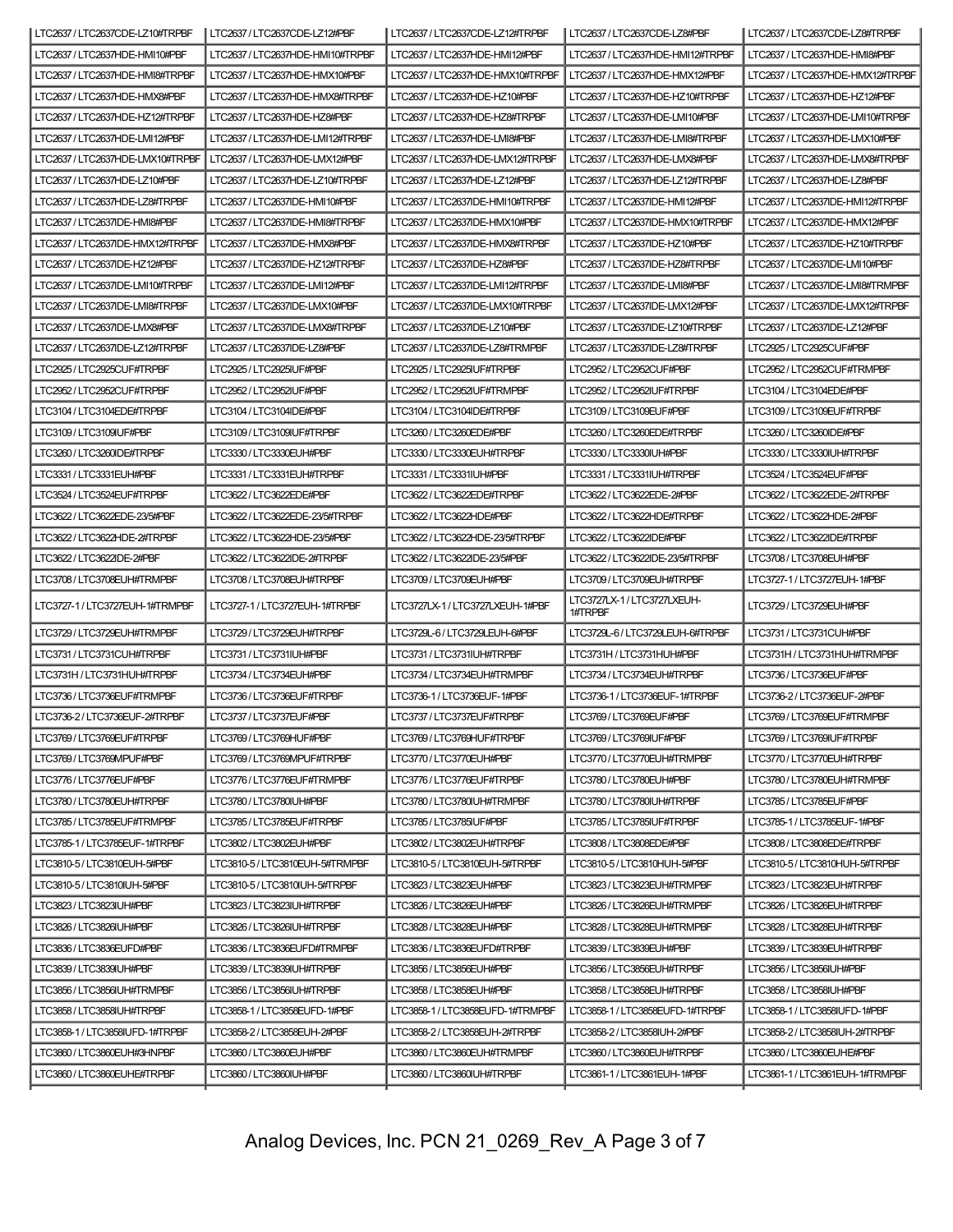| LTC3861-1 / LTC3861EUH-1#TRPBF | LTC3861-1 / LTC3861IUH-1#PBF  | LTC3861-1 / LTC3861IUH-1#TRPBF  | LTC3865/LTC3865EUH#PBF          | LTC3865/LTC3865EUH#TRPBF        |
|--------------------------------|-------------------------------|---------------------------------|---------------------------------|---------------------------------|
| LTC3865/LTC3865EUH-1#PBF       | LTC3865/LTC3865EUH-1#TRPBF    | LTC3865/LTC3865IUH#PBF          | LTC3865/LTC3865IUH#TRPBF        | LTC3865/LTC3865IUH-1#PBF        |
| LTC3865/LTC3865IUH-1#TRPBF     | LTC3866 / LTC3866EUF#PBF      | LTC3866 / LTC3866EUF#TRPBF      | LTC3866 / LTC3866IUF#PBF        | LTC3866/LTC3866IUF#TRMPBF       |
| LTC3866 / LTC3866IUF#TRPBF     | LTC3867 / LTC3867EUF#PBF      | LTC3867 / LTC3867EUF#TRPBF      | LTC3867 / LTC3867IUF#PBF        | LTC3867 / LTC3867IUF#TRPBF      |
| LTC3868/LTC3868EUH#2GFPBF      | LTC3868 / LTC3868EUH#PBF      | LTC3868/LTC3868EUH#TRPBF        | LTC3868/LTC3868IUH#PBF          | LTC3868/LTC3868IUH#TRPBF        |
| LTC3868-1 / LTC3868EUFD-1#PBF  | LTC3868-1/LTC3868EUFD-1#TRPBF | LTC3868-1 / LTC3868IUFD-1#PBF   | LTC3868-1 / LTC3868IUFD-1#TRPBF | LTC3869/LTC3869EUF#PBF          |
| LTC3869/LTC3869EUF#TRPBF       | LTC3869/LTC3869EUFD#PBF       | LTC3869/LTC3869EUFD#TRMPBF      | LTC3869/LTC3869EUFD#TRPBF       | LTC3869/LTC3869IUF#PBF          |
| LTC3869/LTC3869IUF#TRPBF       | LTC3869/LTC3869IUFD#PBF       | LTC3869/LTC3869IUFD#TRMPBF      | LTC3869/LTC3869IUFD#TRPBF       | LTC3870/LTC3870EUFD#PBF         |
| LTC3870 / LTC3870EUFD#TRPBF    | LTC3870/LTC3870IUFD#PBF       | LTC3870/LTC3870IUFD#TRPBF       | LTC3874 / LTC3874EUFD#PBF       | LTC3874 / LTC3874EUFD#TRPBF     |
| LTC3874 / LTC3874IUFD#PBF      | LTC3874 / LTC3874IUFD#TRPBF   | LTC4000 / LTC4000EUFD#PBF       | LTC4000 / LTC4000EUFD#TRPBF     | LTC4000 / LTC4000IUFD#PBF       |
| LTC4000 / LTC4000 IUFD#TRPBF   | LTC4000-1/LTC4000EUFD-1#PBF   | LTC4000-1 / LTC4000EUFD-1#TRPBF | LTC4000-1 / LTC4000IUFD-1#PBF   | LTC4000-1 / LTC4000IUFD-1#TRPBF |
| LTC4009 / LTC4009CUF#PBF       | LTC4009/LTC4009CUF#TRPBF      | LTC4009 / LTC4009CUF-1#PBF      | LTC4009/LTC4009CUF-1#TRPBF      | LTC4009/LTC4009CUF-2#PBF        |
| LTC4009/LTC4009CUF-2#TRPBF     | LTC4009 / LTC4009IUF#PBF      | LTC4009 / LTC4009IUF#TRPBF      | LTC4009 / LTC4009 IUF-1#PBF     | LTC4009/LTC4009IUF-1#TRPBF      |
| LTC4009 / LTC4009IUF-2#PBF     | LTC4009/LTC4009IUF-2#TRPBF    | LTC4012/LTC4012CUF#PBF          | LTC4012/LTC4012CUF#TRPBF        | LTC4012 / LTC4012CUF-1#PBF      |
| LTC4012/LTC4012CUF-1#TRPBF     | LTC4012 / LTC4012CUF-2#PBF    | LTC4012/LTC4012CUF-2#TRPBF      | LTC4012 / LTC4012IUF#PBF        | LTC4012/LTC4012IUF#TRPBF        |
| LTC4012 / LTC4012IUF-1#PBF     | LTC4012/LTC4012IUF-1#TRPBF    | LTC4012 / LTC4012IUF-2#PBF      | LTC4012/LTC4012IUF-2#TRPBF      | LTC4012-3 / LTC4012CUF-3#PBF    |
| LTC4012-3/LTC4012CUF-3#TRPBF   | LTC4012-3 / LTC4012IUF-3#PBF  | LTC4012-3/LTC4012IUF-3#TRPBF    | LTC4222 / LTC4222CUH#PBF        | LTC4222 / LTC4222CUH#TRMPBF     |
| LTC4222 / LTC4222CUH#TRPBF     | LTC4222 / LTC4222IUH#3GYPBF   | LTC4222 / LTC4222IUH#PBF        | LTC4222 / LTC4222IUH#TRPBF      | LTC4228 / LTC4228CUFD-1#PBF     |
| LTC4228 / LTC4228CUFD-1#TRPBF  | LTC4228 / LTC4228CUFD-2#PBF   | LTC4228 / LTC4228CUFD-2#TRPBF   | LTC4228 / LTC4228IUFD-1#PBF     | LTC4228 / LTC4228IUFD-1#TRPBF   |
| LTC4228 / LTC4228 IUFD-2#PBF   | LTC4228/LTC4228IUFD-2#TRPBF   | LTC4236 / LTC4236CUFD-1#PBF     | LTC4236 / LTC4236CUFD-1#TRPBF   | LTC4236 / LTC4236CUFD-2#PBF     |
| LTC4236 / LTC4236CUFD-2#TRPBF  | LTC4236 / LTC4236IUFD-1#PBF   | LTC4236 / LTC4236IUFD-1#TRPBF   | LTC4236 / LTC4236IUFD-2#PBF     | LTC4236/LTC4236IUFD-2#TRPBF     |
| LTC4260 / LTC4260CUH#PBF       | LTC4260 / LTC4260CUH#TRMPBF   | LTC4260 / LTC4260CUH#TRPBF      | LTC4260 / LTC4260IUH#PBF        | LTC4260 / LTC4260IUH#TRMPBF     |
| LTC4260 / LTC4260IUH#TRPBF     | LTC4263/LTC4263CDE#PBF        | LTC4263/LTC4263CDE#TRPBF        | LTC4263 / LTC4263IDE#PBF        | LTC4263/LTC4263IDE#TRMPBF       |
| LTC4263 / LTC4263IDE#TRPBF     | LTC4263-1 / LTC4263CDE-1#PBF  | LTC4263-1 / LTC4263CDE-1#TRMPBF | LTC4263-1 / LTC4263CDE-1#TRPBF  | LTC4263-1 / LTC4263IDE-1#PBF    |
| LTC4263-1 / LTC4263IDE-1#TRPBF | LTC4291 / LTC4291IUF#PBF      | LTC4291 / LTC4291IUF#TRPBF      | LTC4291-1 / LTC4291IUF-1#PBF    | LTC4291-1 / LTC4291IUF-1#TRPBF  |
| LTC4312/LTC4312CDE#PBF         | LTC4312/LTC4312CDE#TRPBF      | LTC4312/LTC4312IDE#PBF          | LTC4312/LTC4312IDE#TRPBF        | LTC4318/LTC4318CUF#PBF          |
| LTC4318/LTC4318CUF#TRPBF       | LTC4318/LTC4318IUF#PBF        | LTC4318/LTC4318IUF#TRPBF        | LTC4364 / LTC4364CDE-1#PBF      | LTC4364 / LTC4364CDE-1#TRPBF    |
| LTC4364 / LTC4364CDE-2#PBF     | LTC4364 / LTC4364CDE-2#TRMPBF | LTC4364 / LTC4364CDE-2#TRPBF    | LTC4364 / LTC4364HDE-1#PBF      | LTC4364 / LTC4364HDE-1#TRMPBF   |
| LTC4364 / LTC4364HDE-1#TRPBF   | LTC4364 / LTC4364HDE-2#PBF    | LTC4364 / LTC4364HDE-2#TRPBF    | LTC4364 / LTC4364IDE-1#PBF      | LTC4364 / LTC4364IDE-1#TRPBF    |
| LTC4364 / LTC4364IDE-2#PBF     | LTC4364 / LTC4364IDE-2#TRMPBF | LTC4364 / LTC4364IDE-2#TRPBF    | LTC4417 / LTC4417CUF#PBF        | LTC4417 / LTC4417CUF#TRMPBF     |
| LTC4417 / LTC4417CUF#TRPBF     | LTC4417 / LTC4417HUF#PBF      | LTC4417 / LTC4417HUF#TRPBF      | LTC4417 / LTC4417IUF#PBF        | LTC4417/LTC4417IUF#TRPBF        |
| LTC4418/LTC4418CUF#PBF         | LTC4418/LTC4418CUF#TRPBF      | LTC4418/LTC4418IUF#PBF          | LTC4418/LTC4418IUF#TRPBF        | LTC4556 / LTC4556EUF#PBF        |
| LTC4556 / LTC4556EUF#TRMPBF    | LTC4556 / LTC4556EUF#TRPBF    | LTC5555 / LTC5555IUFD#PBF       | LTC5555 / LTC5555IUFD#TRPBF     | LTC6601-1 / LTC6601CUF-1#PBF    |
| LTC6601-1 / LTC6601CUF-1#TRPBF | LTC6601-1 / LTC6601IUF-1#PBF  | LTC6601-1 / LTC6601IUF-1#TRPBF  | LTC6601-2 / LTC6601CUF-2#PBF    | LTC6601-2/LTC6601CUF-2#TRPBF    |
| LTC6601-2/LTC6601IUF-2#PBF     | LTC6601-2/LTC6601IUF-2#TRPBF  | LTC7812/LTC7812EUH#PBF          | LTC7812/LTC7812EUH#TRPBF        | LTC7812/LTC7812HUH#PBF          |
| LTC7812/LTC7812HUH#TRPBF       | LTC7812/LTC7812IUH#PBF        | LTC7812/LTC7812IUH#TRPBF        | LTC7820 / LTC7820EUFD#PBF       | LTC7820/LTC7820EUFD#TRPBF       |
| LTC7820/LTC7820IUFD#PBF        | LTC7820/LTC7820IUFD#TRPBF     | LTC7821 / LTC7821EUH#PBF        | LTC7821 / LTC7821EUH#TRPBF      | LTC7821 / LTC7821IUH#PBF        |
| LTC7821 / LTC7821IUH#TRPBF     | LTC7840/LTC7840EUFD#PBF       | LTC7840/LTC7840EUFD#TRPBF       | LTC7840 / LTC7840HUFD#PBF       | LTC7840/LTC7840HUFD#TRPBF       |
| LTC7840/LTC7840IUFD#PBF        | LTC7840/LTC7840IUFD#TRPBF     |                                 |                                 |                                 |

| Added Parts On This Revision - Product Family / Model Number (498) |                             |                           |                            |                           |
|--------------------------------------------------------------------|-----------------------------|---------------------------|----------------------------|---------------------------|
| LT3030 / LT3030EUFD#PBF                                            | LT3030/LT3030EUFD#TRPBF     | LT3030/LT3030HUFD#PBF     | LT3030/LT3030HUFD#TRPBF    | LT3030 / LT3030 IUFD#PBF  |
| LT3030/LT3030IUFD#TRMPBF                                           | LT3030/LT3030IUFD#TRPBF     | LT3477 / LT3477EUF#PBF    | LT3477 / LT3477EUF#TRMPBF  | LT3477 / LT3477EUF#TRPBF  |
| LT3477 / LT3477IUF#PBF                                             | LT3477 / LT3477IUF#TRMPBF   | LT3477 / LT3477IUF#TRPBF  | LT3479/LT3479EDE#PBF       | LT3479/LT3479EDE#TRMPBF   |
| LT3479/LT3479EDE#TRPBF                                             | LT3492 / LT3492BEUFD#2DKPBF | LT3492 / LT3492EUFD#PBF   | LT3492 / LT3492EUFD#TRPBF  | LT3492 / LT3492IUFD#PBF   |
| LT3492 / LT3492IUFD#TRPBF                                          | LT3496 / LT3496EUFD#PBF     | LT3496/LT3496EUFD#TRPBF   | LT3496/LT3496HUFD#PBF      | LT3496/LT3496HUFD#TRPBF   |
| LT3496 / LT3496IUFD#PBF                                            | LT3496 / LT3496IUFD#TRPBF   | LT3504 / LT3504EUFD#PBF   | LT3504 / LT3504EUFD#TRMPBF | LT3504 / LT3504EUFD#TRPBF |
| LT3504/LT3504IUFD#PBF                                              | LT3504 / LT3504IUFD#TRMPBF  | LT3504/LT3504IUFD#TRPBF   | LT3508/LT3508EUF#PBF       | LT3508/LT3508EUF#TRMPBF   |
| LT3508 / LT3508EUF#TRPBF                                           | LT3508 / LT3508HUF#PBF      | LT3508 / LT3508HUF#TRMPBF | LT3508/LT3508HUF#TRPBF     | LT3508 / LT3508IUF#PBF    |
| LT3508/LT3508IUF#TRPBF                                             | LT3509/LT3509EDE#PBF        | LT3509/LT3509EDE#TRMPBF   | LT3509/LT3509EDE#TRPBF     | LT3570/LT3570EUF#PBF      |
|                                                                    |                             |                           |                            |                           |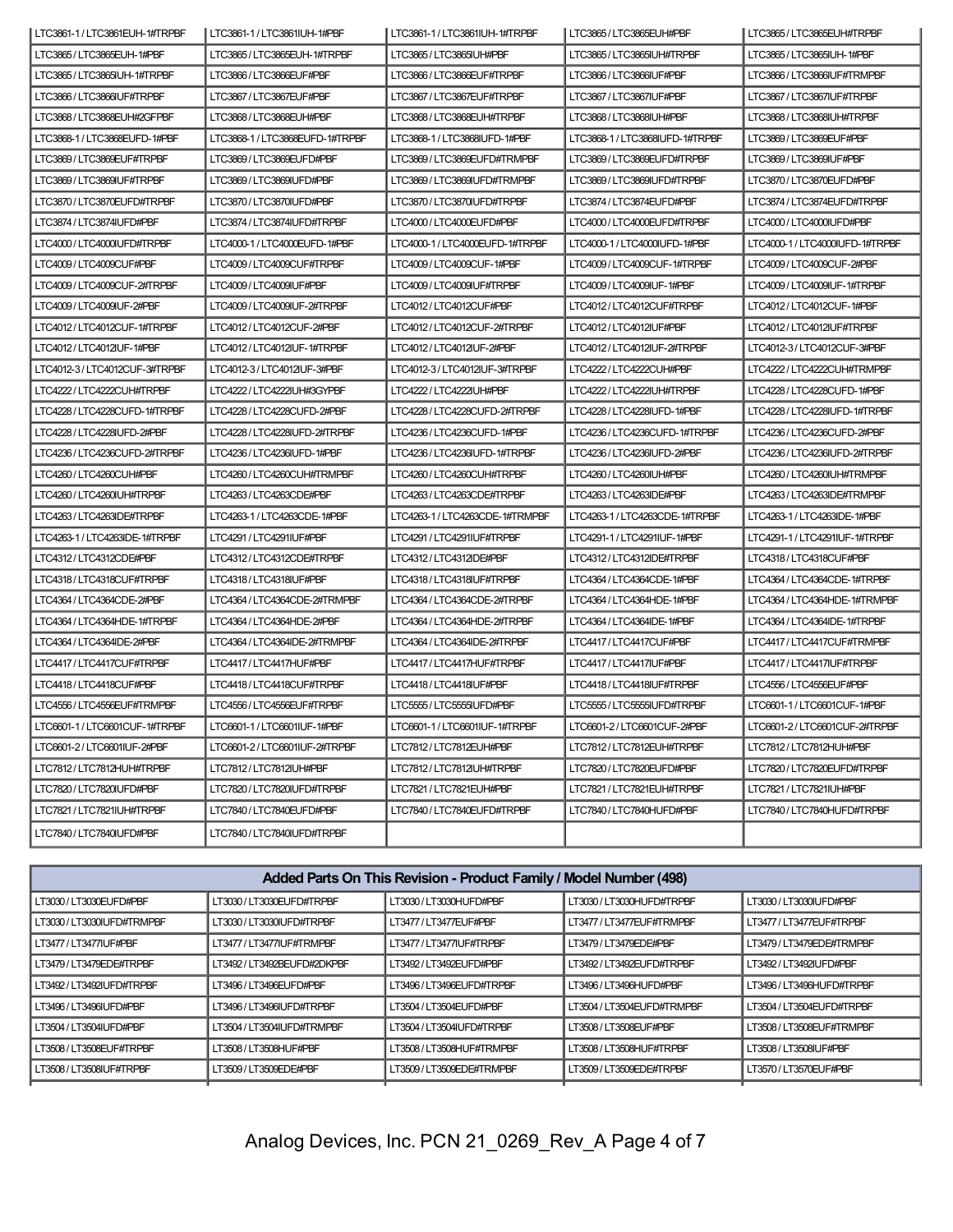| LT3570/LT3570EUF#TRMPBF                                         | LT3570/LT3570EUF#TRPBF            | LT3570/LT3570IUF#PBF              | LT3570/LT3570IUF#TRPBF            | LT3572/LT3572EUF#PBF              |
|-----------------------------------------------------------------|-----------------------------------|-----------------------------------|-----------------------------------|-----------------------------------|
| LT3572/LT3572EUF#TRPBF                                          | LT3581/LT3581EDE#PBF              | LT3581 / LT3581EDE#TRMPBF         | LT3581/LT3581EDE#TRPBF            | LT3581 / LT3581HDE#3ZZPBF         |
| LT3581/LT3581HDE#PBF                                            | LT3581/LT3581HDE#TRPBF            | LT3581 / LT3581IDE#PBF            | LT3581/LT3581IDE#TRPBF            | LT3598 / LT3598IUF#PBF            |
| LT3598 / LT3598IUF#TRPBF                                        | LT3599 / LT3599EUH#2FAPBF         | LT3599 / LT3599EUH#PBF            | LT3599 / LT3599EUH#TRMPBF         | LT3599/LT3599EUH#TRPBF            |
| LT3599 / LT3599IUH#PBF                                          | LT3599/LT3599IUH#TRPBF            | LT3641/LT3641EUFD#PBF             | LT3641/LT3641EUFD#TRPBF           | LT3641 / LT3641IUFD#PBF           |
| LT3641/LT3641IUFD#TRPBF                                         | LT3688 / LT3688EUF#PBF            | LT3688/LT3688EUF#TRPBF            | LT3688 / LT3688IUF#PBF            | LT3688 / LT3688IUF#TRPBF          |
| LT3782/LT3782EUFD#PBF                                           | LT3782/LT3782EUFD#TRPBF           | LT3782A/LT3782AEUFD#PBF           | LT3782A/LT3782AEUFD#TRPBF         | LT3782A/LT3782AIUFD#PBF           |
| LT3782A/LT3782AIUFD#TRPBF                                       | LT3942/LT3942EUFD#PBF             | LT3942/LT3942EUFD#TRPBF           | LT3942/LT3942HUFD#PBF             | LT3942/LT3942HUFD#TRPBF           |
| LT3942 / LT3942JUFD#PBF                                         | LT3942 / LT3942JUFD#TRPBF         | LT3980/LT3980IDE#PBF              | LT3980/LT3980IDE#TRMPBF           | LT3980/LT3980IDE#TRPBF            |
| LT4276/LT4276AHUFD#PBF                                          | LT4276/LT4276AHUFD#TRPBF          | LT4276 / LT4276AIUFD#PBF          | LT4276 / LT4276AIUFD#TRPBF        | LT4276 / LT4276BHUFD#PBF          |
| LT4276 / LT4276BHUFD#TRPBF                                      | LT4276/LT4276BIUFD#PBF            | LT4276/LT4276BIUFD#TRPBF          | LT4276 / LT4276CHUFD#PBF          | LT4276/LT4276CHUFD#TRPBF          |
| LT4276 / LT4276CIUFD#PBF                                        | LT4276/LT4276CIUFD#TRPBF          | LT4295/LT4295HUFD#PBF             | LT4295/LT4295HUFD#TRPBF           | LT4295 / LT4295IUFD#PBF           |
| LT4295/LT4295IUFD#TRPBF                                         | LTC2225/LTC2225CUH#PBF            | LTC2225/LTC2225CUH#TRPBF          | LTC2225 / LTC2225IUH#PBF          | LTC2225/LTC2225IUH#TRMPBF         |
| LTC2225/LTC2225IUH#TRPBF                                        | LTC2226 / LTC2226CUH#PBF          | LTC2226/LTC2226CUH#TRMPBF         | LTC2226/LTC2226CUH#TRPBF          | LTC2226 / LTC2226IUH#PBF          |
| LTC2226/LTC2226IUH#TRPBF                                        | LTC2227 / LTC2227CUH#PBF          | LTC2227 / LTC2227CUH#TRPBF        | LTC2227 / LTC2227IUH#PBF          | LTC2227 / LTC2227IUH#TRPBF        |
| LTC2228 / LTC2228CUH#PBF                                        | LTC2228/LTC2228CUH#TRMPBF         | LTC2228 / LTC2228CUH#TRPBF        | LTC2228 / LTC2228IUH#PBF          | LTC2228/LTC2228IUH#TRPBF          |
| LTC2229 / LTC2229CUH#PBF                                        | LTC2229/LTC2229CUH#TRPBF          | LTC2229 / LTC2229IUH#PBF          | LTC2229/LTC2229IUH#TRPBF          | LTC2236/LTC2236CUH#PBF            |
| LTC2236/LTC2236CUH#TRPBF                                        | LTC2236 / LTC2236IUH#PBF          | LTC2236/LTC2236IUH#TRPBF          | LTC2237 / LTC2237CUH#PBF          | LTC2237 / LTC2237CUH#TRPBF        |
| LTC2237 / LTC2237IUH#PBF                                        | LTC2237 / LTC2237IUH#TRPBF        | LTC2238/LTC2238CUH#PBF            | LTC2238/LTC2238CUH#TRPBF          | LTC2238 / LTC2238IUH#PBF          |
| LTC2238/LTC2238IUH#TRPBF                                        | LTC2239 / LTC2239CUH#PBF          | LTC2239/LTC2239CUH#TRPBF          | LTC2239 / LTC2239IUH#PBF          | LTC2239/LTC2239IUH#TRPBF          |
| LTC2245/LTC2245CUH#PBF                                          | LTC2245/LTC2245CUH#TRPBF          | LTC2245 / LTC2245IUH#PBF          | LTC2245/LTC2245IUH#TRMPBF         | LTC2245/LTC2245IUH#TRPBF          |
| LTC2246 / LTC2246CUH#PBF                                        | LTC2246 / LTC2246CUH#TRPBF        | LTC2246 / LTC2246IUH#30578PBF     | LTC2246 / LTC2246IUH#PBF          | LTC2246/LTC2246IUH#TRPBF          |
| LTC2247 / LTC2247CUH#PBF                                        | LTC2247 / LTC2247CUH#TRPBF        | LTC2247 / LTC2247IUH#PBF          | LTC2247 / LTC2247IUH#TRPBF        | LTC2248 / LTC2248CUH#PBF          |
| LTC2248/LTC2248CUH#TRPBF                                        | LTC2248 / LTC2248IUH#PBF          | LTC2248/LTC2248IUH#TRPBF          | LTC2249/LTC2249CUH#PBF            | LTC2249/LTC2249CUH#TRMPBF         |
| LTC2249 / LTC2249CUH#TRPBF                                      | LTC2249 / LTC2249IUH#PBF          | LTC2249/LTC2249IUH#TRMPBF         | LTC2249/LTC2249IUH#TRPBF          | LTC2250/LTC2250CUH#PBF            |
| LTC2250/LTC2250CUH#TRPBF                                        | LTC2250 / LTC2250IUH#PBF          | LTC2250/LTC2250IUH#TRMPBF         | LTC2250/LTC2250IUH#TRPBF          | LTC2251/LTC2251CUH#PBF            |
| LTC2251 / LTC2251CUH#TRPBF                                      | LTC2251 / LTC2251IUH#PBF          | LTC2251/LTC2251IUH#TRPBF          | LTC2252 / LTC2252CUH#PBF          | LTC2252 / LTC2252CUH#TRPBF        |
| LTC2252 / LTC2252IUH#PBF                                        | LTC2252 / LTC2252IUH#TRMPBF       | LTC2252 / LTC2252IUH#TRPBF        | LTC2253/LTC2253CUH#PBF            | LTC2253/LTC2253CUH#TRPBF          |
| LTC2253 / LTC2253IUH#PBF                                        | LTC2253/LTC2253IUH#TRPBF          | LTC2254 / LTC2254CUH#PBF          | LTC2254 / LTC2254CUH#TRPBF        | LTC2254 / LTC2254IUH#PBF          |
| LTC2254 / LTC2254IUH#TRPBF                                      | LTC2255/LTC2255CUH#PBF            | LTC2255 / LTC2255CUH#TRPBF        | LTC2255 / LTC2255IUH#PBF          | LTC2255 / LTC2255IUH#TRPBF        |
| LTC2321-12 / LTC2321CUFD-12#PBF                                 | LTC2321-12 / LTC2321CUFD-12#TRPBF | LTC2321-12 / LTC2321HUFD-12#PBF   | LTC2321-12 / LTC2321HUFD-12#TRPBF | LTC2321-12 / LTC2321IUFD-12#PBF   |
| LTC2321-12 / LTC2321IUFD-12#TRPBF                               | LTC2321-14 / LTC2321CUFD-14#PBF   | LTC2321-14 / LTC2321CUFD-14#TRPBF | LTC2321-14 / LTC2321HUFD-14#PBF   | LTC2321-14 / LTC2321HUFD-14#TRPBF |
| LTC2321-14 / LTC2321IUFD-14#PBF                                 | LTC2321-14 / LTC2321IUFD-14#TRPBF | LTC2321-16 / LTC2321CUFD-16#PBF   | LTC2321-16/LTC2321CUFD-16#TRPBF   | LTC2321-16 / LTC2321HUFD-16#PBF   |
| LTC2321-16/LTC2321HUFD-16#TRPBF   LTC2321-16/LTC2321IUFD-16#PBF |                                   | LTC2321-16 / LTC2321IUFD-16#TRPBF | LTC2323-12 / LTC2323CUFD-12#PBF   | LTC2323-12 / LTC2323CUFD-12#TRPBF |
| LTC2323-12 / LTC2323HUFD-12#PBF                                 | LTC2323-12 / LTC2323HUFD-12#TRPBF | LTC2323-12 / LTC2323IUFD-12#PBF   | LTC2323-12 / LTC2323IUFD-12#TRPBF | LTC2323-14 / LTC2323CUFD-14#PBF   |
| LTC2323-14 / LTC2323CUFD-14#TRPBF                               | LTC2323-14 / LTC2323HUFD-14#PBF   | LTC2323-14 / LTC2323HUFD-14#TRPBF | LTC2323-14 / LTC2323IUFD-14#PBF   | LTC2323-14 / LTC2323IUFD-14#TRPBF |
| LTC2323-16 / LTC2323CUFD-16#PBF                                 | LTC2323-16 / LTC2323CUFD-16#TRPBF | LTC2323-16 / LTC2323HUFD-16#PBF   | LTC2323-16 / LTC2323HUFD-16#TRPBF | LTC2323-16 / LTC2323IUFD-16#PBF   |
| LTC2323-16 / LTC2323IUFD-16#TRPBF                               | LTC2372-16 / LTC2372CUH-16#PBF    | LTC2372-16 / LTC2372CUH-16#TRPBF  | LTC2372-16 / LTC2372HUH-16#PBF    | LTC2372-16/LTC2372HUH-16#TRPBF    |
| LTC2372-16 / LTC2372IUH-16#PBF                                  | LTC2372-16/LTC2372IUH-16#TRPBF    | LTC2372-18 / LTC2372CUH-18#PBF    | LTC2372-18 / LTC2372CUH-18#TRPBF  | LTC2372-18 / LTC2372HUH-18#PBF    |
| LTC2372-18 / LTC2372HUH-18#TRPBF                                | LTC2372-18 / LTC2372IUH-18#PBF    | LTC2372-18 / LTC2372IUH-18#TRPBF  | LTC2373-16 / LTC2373CUH-16#PBF    | LTC2373-16/LTC2373CUH-16#TRPBF    |
| LTC2373-16 / LTC2373HUH-16#PBF                                  | LTC2373-16/LTC2373HUH-16#TRPBF    | LTC2373-16 / LTC2373IUH-16#PBF    | LTC2373-16/LTC2373IUH-16#TRPBF    | LTC2373-18 / LTC2373CUH-18#PBF    |
| LTC2373-18 / LTC2373CUH-18#TRPBF                                | LTC2373-18 / LTC2373HUH-18#PBF    | LTC2373-18 / LTC2373HUH-18#TRPBF  | LTC2373-18 / LTC2373IUH-18#PBF    | LTC2373-18 / LTC2373IUH-18#TRPBF  |
| LTC2374-16 / LTC2374CUH-16#PBF                                  | LTC2374-16/LTC2374CUH-16#TRPBF    | LTC2374-16 / LTC2374IUH-16#PBF    | LTC2374-16 / LTC2374IUH-16#TRPBF  | LTC2385-16 / LTC2385CUH-16#PBF    |
| LTC2385-16 / LTC2385CUH-16#TRPBF                                | LTC2385-16 / LTC2385IUH-16#PBF    | LTC2385-16 / LTC2385IUH-16#TRPBF  | LTC2385-18 / LTC2385CUH-18#PBF    | LTC2385-18 / LTC2385CUH-18#TRPBF  |
| LTC2385-18 / LTC2385IUH-18#PBF                                  | LTC2385-18 / LTC2385IUH-18#TRPBF  | LTC2386-16 / LTC2386CUH-16#PBF    | LTC2386-16/LTC2386CUH-16#TRPBF    | LTC2386-16 / LTC2386IUH-16#PBF    |
| LTC2386-16 / LTC2386IUH-16#TRPBF                                | LTC2386-18 / LTC2386CUH-18#PBF    | LTC2386-18 / LTC2386CUH-18#TRPBF  | LTC2386-18 / LTC2386IUH-18#PBF    | LTC2386-18 / LTC2386IUH-18#TRPBF  |
| LTC2387-16 / LTC2387CUH-16#PBF                                  | LTC2387-16/LTC2387CUH-16#TRPBF    | LTC2387-16 / LTC2387IUH-16#PBF    | LTC2387-16 / LTC2387IUH-16#TRPBF  | LTC2387-18 / LTC2387CUH-18#PBF    |
| LTC2387-18 / LTC2387CUH-18#TRPBF                                | LTC2387-18 / LTC2387IUH-18#3PFPBF | LTC2387-18 / LTC2387IUH-18#PBF    | LTC2387-18 / LTC2387IUH-18#TRPBF  | LTC2486/LTC2486CDE#PBF            |
| LTC2486 / LTC2486CDE#TRMPBF                                     | LTC2486/LTC2486CDE#TRPBF          | LTC2486/LTC2486IDE#PBF            | LTC2486/LTC2486IDE#TRMPBF         | LTC2486/LTC2486IDE#TRPBF          |
| LTC2487 / LTC2487CDE#PBF                                        | LTC2487 / LTC2487CDE#TRPBF        | LTC2487 / LTC2487IDE#PBF          | LTC2487 / LTC2487IDE#TRPBF        | LTC2488/LTC2488CDE#PBF            |
| LTC2488 / LTC2488CDE#TRPBF                                      | LTC2488 / LTC2488IDE#PBF          | LTC2488/LTC2488IDE#TRPBF          | LTC2489/LTC2489CDE#PBF            | LTC2489/LTC2489CDE#TRPBF          |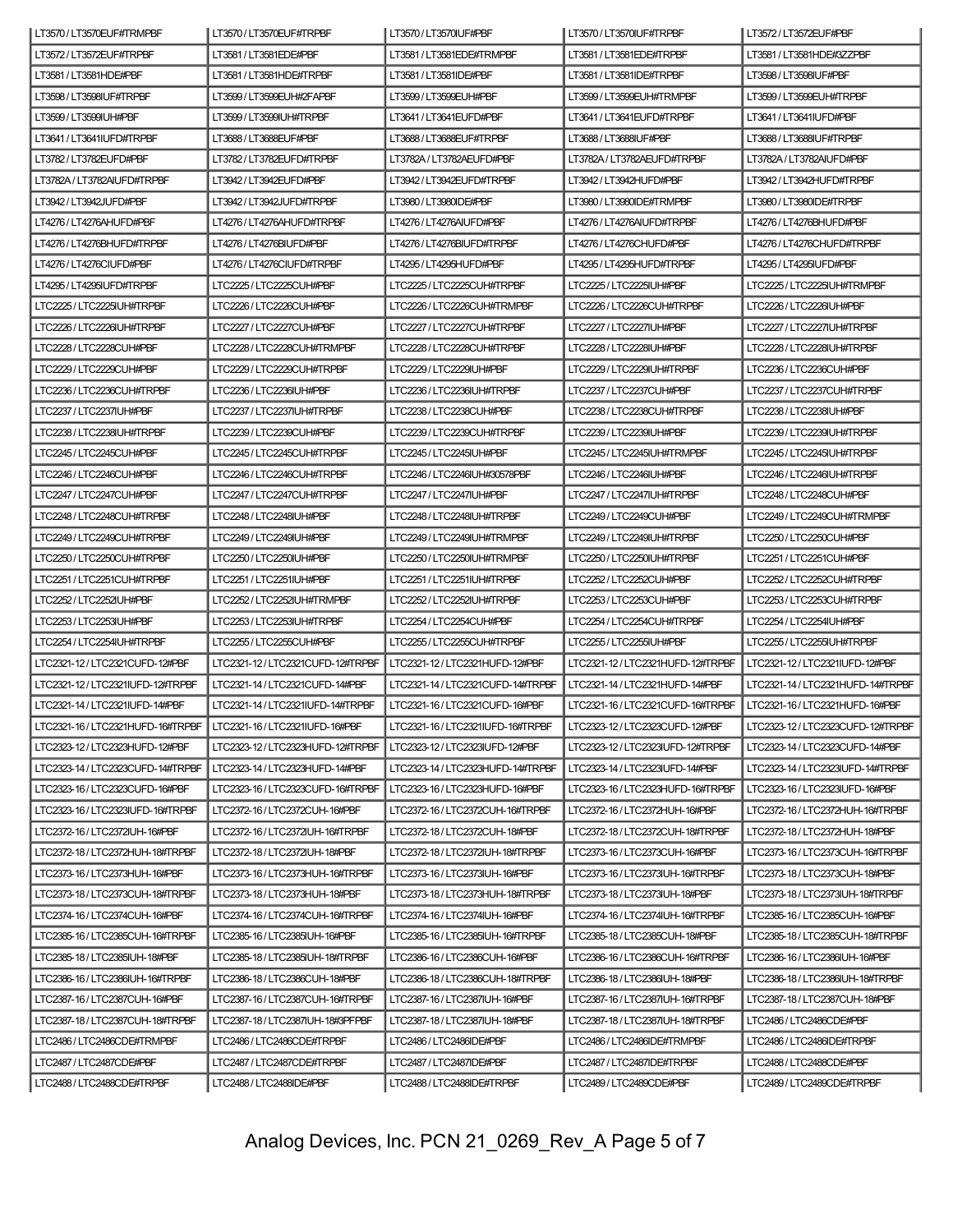| LTC2489 / LTC2489IDE#PBF        | LTC2489 / LTC2489IDE#TRMPBF     | LTC2489 / LTC2489IDE#TRPBF     | LTC2492 / LTC2492CDE#PBF        | LTC2492 / LTC2492CDE#TRPBF      |
|---------------------------------|---------------------------------|--------------------------------|---------------------------------|---------------------------------|
| LTC2492 / LTC2492IDE#PBF        | LTC2492 / LTC2492IDE#TRMPBF     | LTC2492 / LTC2492IDE#TRPBF     | LTC2493 / LTC2493CDE#PBF        | LTC2493 / LTC2493CDE#TRPBF      |
| LTC2493 / LTC2493IDE#PBF        | LTC2493 / LTC2493IDE#TRMPBF     | LTC2493 / LTC2493IDE#TRPBF     | LTC2654 / LTC2654BCUF-H16#PBF   | LTC2654 / LTC2654BCUF-H16#TRPBF |
| LTC2654 / LTC2654BCUF-L16#PBF   | LTC2654 / LTC2654BCUF-L16#TRPBF | LTC2654 / LTC2654BIUF-H16#PBF  | LTC2654 / LTC2654BIUF-H16#TRPBF | LTC2654 / LTC2654BIUF-L16#PBF   |
| LTC2654 / LTC2654BIUF-L16#TRPBF | LTC2654 / LTC2654CUF-H12#PBF    | LTC2654 / LTC2654CUF-H12#TRPBF | LTC2654 / LTC2654CUF-L12#PBF    | LTC2654 / LTC2654CUF-L12#TRPBF  |
| LTC2654 / LTC2654IUF-H12#PBF    | LTC2654 / LTC2654IUF-H12#TRPBF  | LTC2654 / LTC2654IUF-L12#PBF   | LTC2654 / LTC2654IUF-L12#TRMPBF | LTC2654 / LTC2654IUF-L12#TRPBF  |
| LTC2655/LTC2655BCUF-H16#PBF     | LTC2655/LTC2655BCUF-H16#TRPBF   | LTC2655/LTC2655BCUF-L16#PBF    | LTC2655/LTC2655BCUF-L16#TRPBF   | LTC2655/LTC2655BIUF-H16#PBF     |
| LTC2655/LTC2655BIUF-H16#TRPBF   | LTC2655 / LTC2655BIUF-L16#PBF   | LTC2655/LTC2655BIUF-L16#TRPBF  | LTC2655 / LTC2655CUF-H12#PBF    | LTC2655/LTC2655CUF-H12#TRPBF    |
| LTC2655 / LTC2655CUF-L12#PBF    | LTC2655/LTC2655CUF-L12#TRPBF    | LTC2655 / LTC2655IUF-H12#PBF   | LTC2655/LTC2655IUF-H12#TRPBF    | LTC2655 / LTC2655IUF-L12#PBF    |
| LTC2655 / LTC2655IUF-L12#TRPBF  | LTC2870/LTC2870CUFD#PBF         | LTC2870 / LTC2870CUFD#TRPBF    | LTC2870/LTC2870HUFD#PBF         | LTC2870/LTC2870HUFD#TRPBF       |
| LTC2870/LTC2870IUFD#PBF         | LTC2870/LTC2870IUFD#TRMPBF      | LTC2870 / LTC2870IUFD#TRPBF    | LTC3101 / LTC3101EUF#PBF        | LTC3101 / LTC3101EUF#TRMPBF     |
| LTC3101 / LTC3101EUF#TRPBF      | LTC3126/LTC3126EUFD#PBF         | LTC3126 / LTC3126EUFD#TRPBF    | LTC3126/LTC3126IUFD#PBF         | LTC3126 / LTC3126IUFD#TRPBF     |
| LTC3205 / LTC3205EUF#PBF        | LTC3205/LTC3205EUF#TRMPBF       | LTC3205/LTC3205EUF#TRPBF       | LTC3206/LTC3206EUF#PBF          | LTC3206/LTC3206EUF#TRPBF        |
| LTC3207 / LTC3207EUF#PBF        | LTC3207 / LTC3207EUF#TRMPBF     | LTC3207 / LTC3207EUF#TRPBF     | LTC3207 / LTC3207EUF-1#PBF      | LTC3207 / LTC3207EUF-1#TRMPBF   |
| LTC3207 / LTC3207EUF-1#TRPBF    | LTC3208 / LTC3208EUH#PBF        | LTC3208 / LTC3208EUH#TRPBF     | LTC3355/LTC3355EUF#PBF          | LTC3355/LTC3355EUF#TRPBF        |
| LTC3355 / LTC3355IUF#PBF        | LTC3355 / LTC3355IUF#TRPBF      | LTC3370/LTC3370EUH#PBF         | LTC3370 / LTC3370EUH#TRPBF      | LTC3370/LTC3370HUH#PBF          |
| LTC3370/LTC3370HUH#TRPBF        | LTC3370/LTC3370IUH#PBF          | LTC3370/LTC3370IUH#TRPBF       | LTC3421 / LTC3421EUF#PBF        | LTC3421 / LTC3421EUF#TRMPBF     |
| LTC3421 / LTC3421EUF#TRPBF      | LTC3425/LTC3425EUH#PBF          | LTC3425/LTC3425EUH#TRMPBF      | LTC3425 / LTC3425EUH#TRPBF      | LTC3446 / LTC3446EDE#PBF        |
| LTC3446/LTC3446EDE#TRMPBF       | LTC3446/LTC3446EDE#TRPBF        | LTC3446/LTC3446IDE#PBF         | LTC3446/LTC3446IDE#TRPBF        | LTC3452 / LTC3452EUF#PBF        |
| LTC3452 / LTC3452EUF#TRPBF      | LTC3456 / LTC3456EUF#PBF        | LTC3456 / LTC3456EUF#TRMPBF    | LTC3456 / LTC3456EUF#TRPBF      | LTC3520 / LTC3520EUF#PBF        |
| LTC3520/LTC3520EUF#TRPBF        | LTC3520 / LTC3520IUF#PBF        | LTC3520/LTC3520IUF#TRPBF       | LTC3521 / LTC3521EUF#PBF        | LTC3521 / LTC3521EUF#TRPBF      |
| LTC3521/LTC3521IUF#PBF          | LTC3521 / LTC3521IUF#TRPBF      | LTC3555 / LTC3555EUFD#PBF      | LTC3555/LTC3555EUFD#TRPBF       | LTC3555/LTC3555EUFD-1#PBF       |
| LTC3555 / LTC3555EUFD-1#TRPBF   | LTC3555 / LTC3555EUFD-3#PBF     | LTC3555/LTC3555EUFD-3#TRPBF    | LTC3555 / LTC3555IUFD#PBF       | LTC3555 / LTC3555IUFD#TRPBF     |
| LTC3555 / LTC3555IUFD-1#PBF     | LTC3555 / LTC3555IUFD-1#TRPBF   | LTC3555 / LTC3555IUFD-3#PBF    | LTC3555 / LTC3555IUFD-3#TRPBF   | LTC3556 / LTC3556EUFD#PBF       |
| LTC3556/LTC3556EUFD#TRPBF       | LTC3566/LTC3566EUF#PBF          | LTC3566 / LTC3566EUF#TRPBF     | LTC3566 / LTC3566EUF-2#PBF      | LTC3566/LTC3566EUF-2#TRPBF      |
| LTC3567 / LTC3567EUF#PBF        | LTC3567 / LTC3567EUF#TRPBF      | LTC3602 / LTC3602EUF#PBF       | LTC3602/LTC3602EUF#TRPBF        | LTC3602 / LTC3602IUF#PBF        |
| LTC3602/LTC3602IUF#TRPBF        | LTC3603/LTC3603EUF#PBF          | LTC3603/LTC3603EUF#TRMPBF      | LTC3603/LTC3603EUF#TRPBF        | LTC3603/LTC3603IUF#PBF          |
| LTC3603/LTC3603IUF#TRPBF        | LTC3646 / LTC3646EDE#PBF        | LTC3646 / LTC3646EDE#TRMPBF    | LTC3646 / LTC3646EDE#TRPBF      | LTC3646/LTC3646EDE-1#PBF        |
| LTC3646 / LTC3646EDE-1#TRPBF    | LTC3646 / LTC3646HDE#PBF        | LTC3646/LTC3646HDE#TRPBF       | LTC3646/LTC3646HDE-1#PBF        | LTC3646/LTC3646HDE-1#TRPBF      |
| LTC3646/LTC3646IDE#PBF          | LTC3646/LTC3646IDE#TRPBF        | LTC3646 / LTC3646IDE-1#PBF     | LTC3646 / LTC3646IDE-1#TRPBF    | LTC3788 / LTC3788EUH#PBF        |
| LTC3788 / LTC3788EUH#TRPBF      | LTC3788 / LTC3788IUH#PBF        | LTC3788 / LTC3788IUH#TRPBF     | LTC4013/LTC4013EUFD#PBF         | LTC4013/LTC4013EUFD#TRPBF       |
| LTC4013/LTC4013IUFD#PBF         | LTC4013/LTC4013IUFD#TRPBF       | LTC4085-3 / LTC4085EDE-3#PBF   | LTC4085-3 / LTC4085EDE-3#TRPBF  | LTC4085-3 / LTC4085EDE-4#PBF    |
| LTC4085-3/LTC4085EDE-4#TRPBF    | LTC4088 / LTC4088EDE#PBF        | LTC4088 / LTC4088EDE#TRMPBF    | LTC4088 / LTC4088EDE#TRPBF      | LTC4088-1 / LTC4088EDE-1#PBF    |
| LTC4088-1 / LTC4088EDE-1#TRPBF  | LTC4088-1 / LTC4088EDE-2#PBF    | LTC4088-1/LTC4088EDE-2#TRMPBF  | LTC4088-1/LTC4088EDE-2#TRPBF    | LTC4155/LTC4155EUFD#PBF         |
| LTC4155 / LTC4155EUFD#TRMPBF    | LTC4155 / LTC4155EUFD#TRPBF     | LTC4155 / LTC4155IUFD#PBF      | LTC4155 / LTC4155IUFD#TRPBF     | LTC4156 / LTC4156EUFD#PBF       |
| LTC4156 / LTC4156EUFD#TRMPBF    | LTC4156 / LTC4156EUFD#TRPBF     | LTC4156 / LTC4156IUFD#PBF      | LTC4156 / LTC4156IUFD#TRMPBF    | LTC4156 / LTC4156IUFD#TRPBF     |
| LTC4271 70 / LTC4271IUF#PBF     | LTC4271 70 / LTC4271IUF#TRMPBF  | LTC4271 70 / LTC4271IUF#TRPBF  | LTC4355 / LTC4355CDE#PBF        | LTC4355 / LTC4355CDE#TRPBF      |
| LTC4355 / LTC4355IDE#PBF        | LTC4355 / LTC4355IDE#TRMPBF     | LTC4355 / LTC4355IDE#TRPBF     | LTC6947 / LTC6947IUFD#PBF       | LTC6947 / LTC6947IUFD#TRPBF     |
| LTC6948 / LTC6948IUFD-1#PBF     | LTC6948 / LTC6948IUFD-1#TRPBF   | LTC6948 / LTC6948IUFD-2#PBF    | LTC6948 / LTC6948IUFD-2#TRPBF   | LTC6948/LTC6948IUFD-3#PBF       |
| LTC6948 / LTC6948IUFD-3#TRPBF   | LTC6948 / LTC6948IUFD-4#PBF     | LTC6948 / LTC6948IUFD-4#TRPBF  |                                 |                                 |